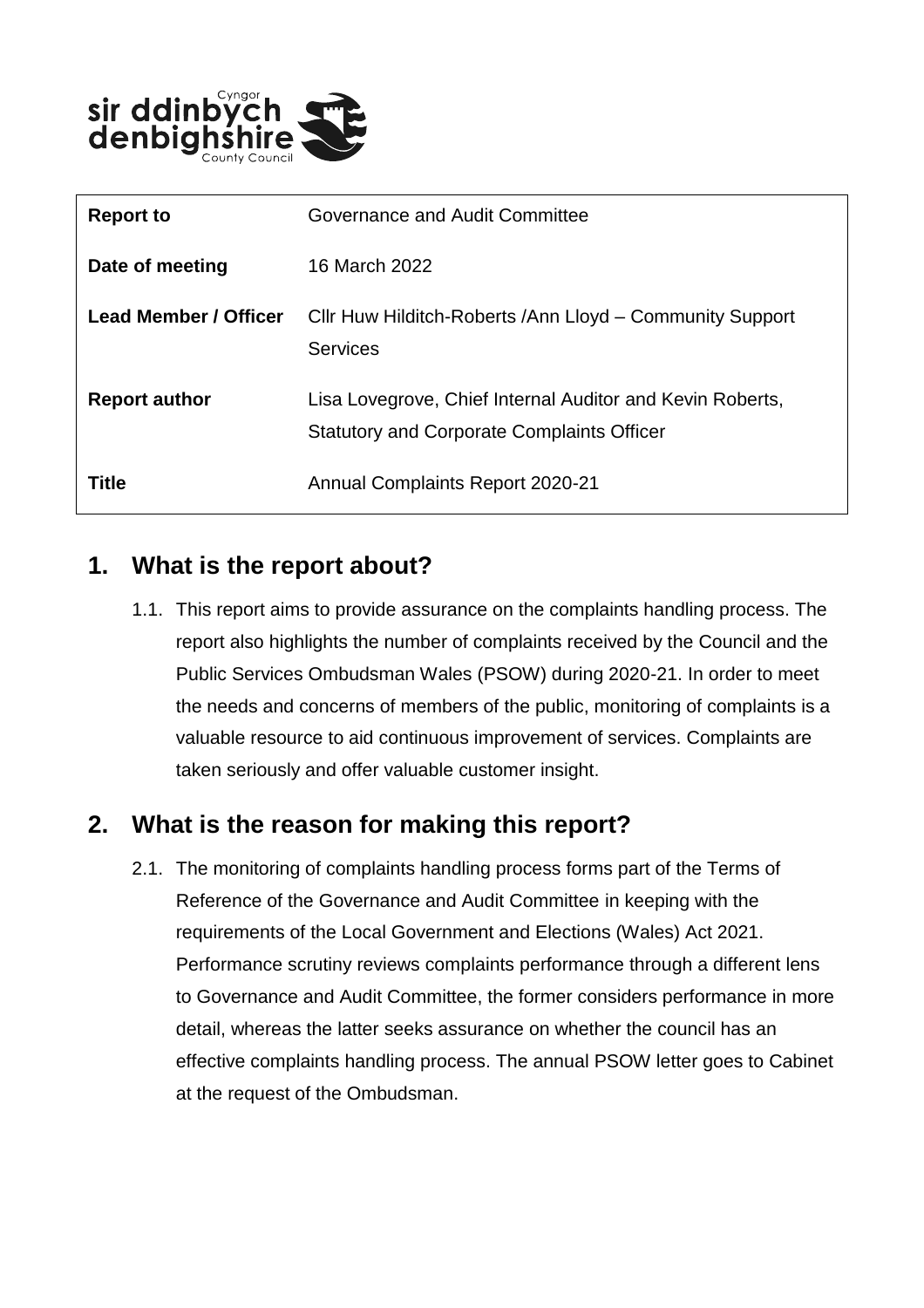# **3. What are the Recommendations?**

3.1. The committee considers the contents of the report regarding the process and performance of the council's complaints handling and agrees whether further information is required to assure itself that the council has robust system in place for dealing with customer complaints.

# **4. Report details**

- 4.1. In May 2021, the Local Government and Elections (Wales) Act 2021 introduced a requirement for Governance and Audit Committee to: make reports and recommendations in relation to the council's ability to handle complaints effectively. This is the first report to the committee and provides an overview of how the council manages complaints and the annual report on the council's performance in 2020/21. This information is used in the development of the Annual Governance Statement.
- 4.2. The Ombudsman's Principles of Good Administration and Good Records Management focus on six principles:
	- Getting it right: In accordance with the law and authority's policy and guidance. Providing appropriately trained and competent staff
	- Being customer focused: ensuring people can access services easily. Informing customers what they can expect. Responding to customers' needs flexibly, including, where appropriate, coordinating a response from other service areas
	- Being open and accountable: Be clear about policies and procedures, provide clear and accurate advice. Taking responsibility
	- Acting fairly and proportionately: Treat people with respect and courtesy without unlawful discrimination, ensuring no conflict of interests
	- Putting things right: Acknowledge mistakes and apologise. Put things right quickly and effectively with information on how to appeal
	- Seeking continuous improvement: Review policies and procedures regularly to ensure they remain effective. Asking and utilising feedback to improve services and improvement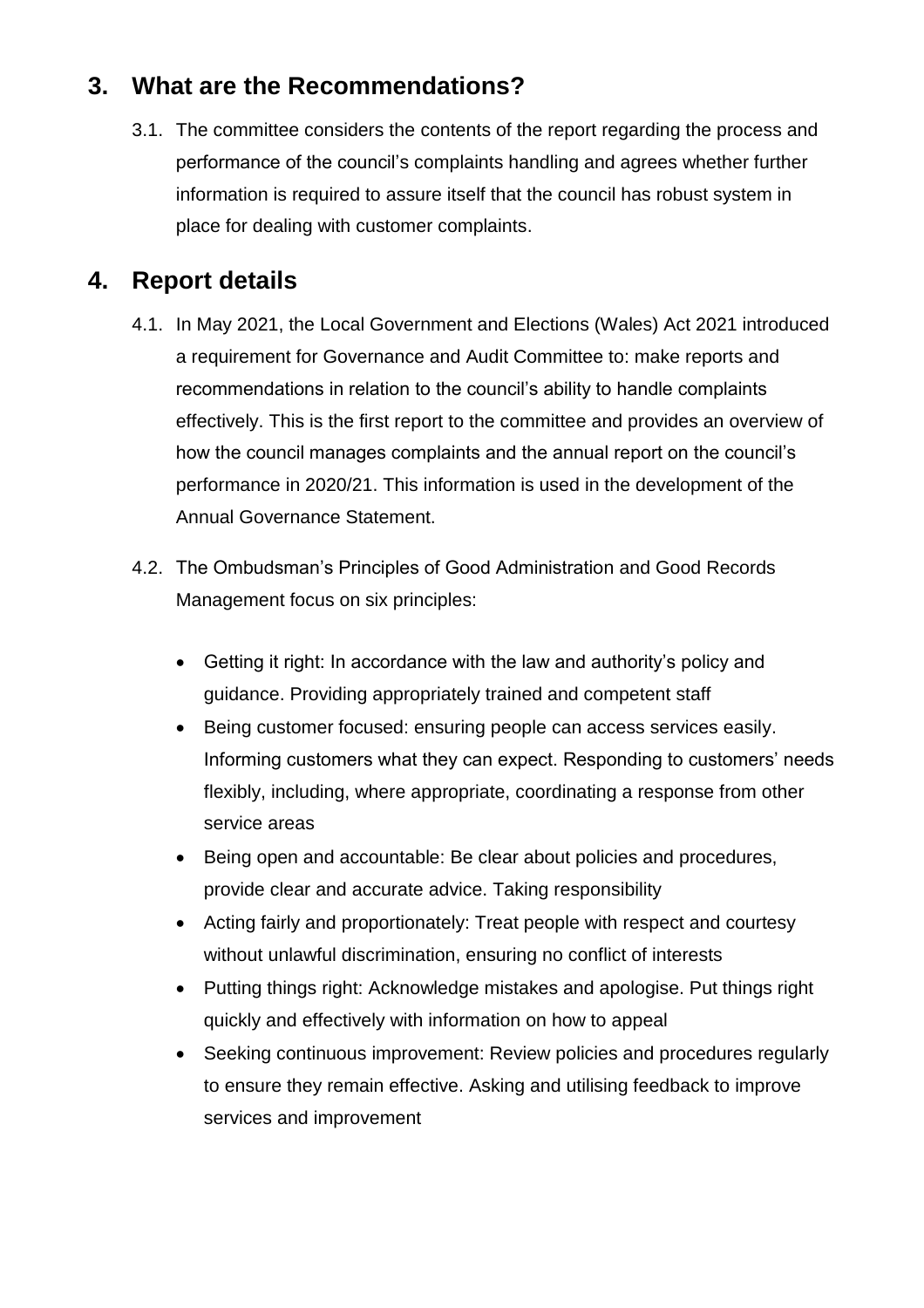- 4.3. The new powers created under the Public Services Ombudsman (Wales) Act 2019 include.
	- accepting complaints verbally, not just in writing
	- investigating complaint handling when a patient's National Health Service (NHS) care is inextricably linked with private healthcare
	- the ability to undertake 'own initiative' investigations when the Ombudsman considers them to be in the public interest
	- gathering complaints data from public services in Wales on a quarterly basis (Complaints Only)
- 4.4. Appendix 1, report provides a summary of the council's complaints handling process and information on the number of Stage 1 and Stage 2 complaints received, response times, number of compliments received. Key matters highlighted by the PSOW in its letter to the council is shown in Appendix 2.

#### **5. How does the decision contribute to the Corporate Priorities?**

5.1. No decision required. Effective complaints handling arrangements contributes to the council's aim of being an excellent council, close to the community.

### **6. What will it cost and how will it affect other services?**

6.1. Any costs relating to complaints handling are accommodated for within existing budgets.

### **7. What are the main conclusions of the Well-being Impact Assessment?**

7.1. Not applicable as this is an information item.

### **8. What consultations have been carried out with Scrutiny and others?**

8.1. Reporting to Senior Leadership Team and Performance Scrutiny Committee.

### **9. Chief Finance Officer Statement**

9.1. There are no obvious financial implications arising from the report.